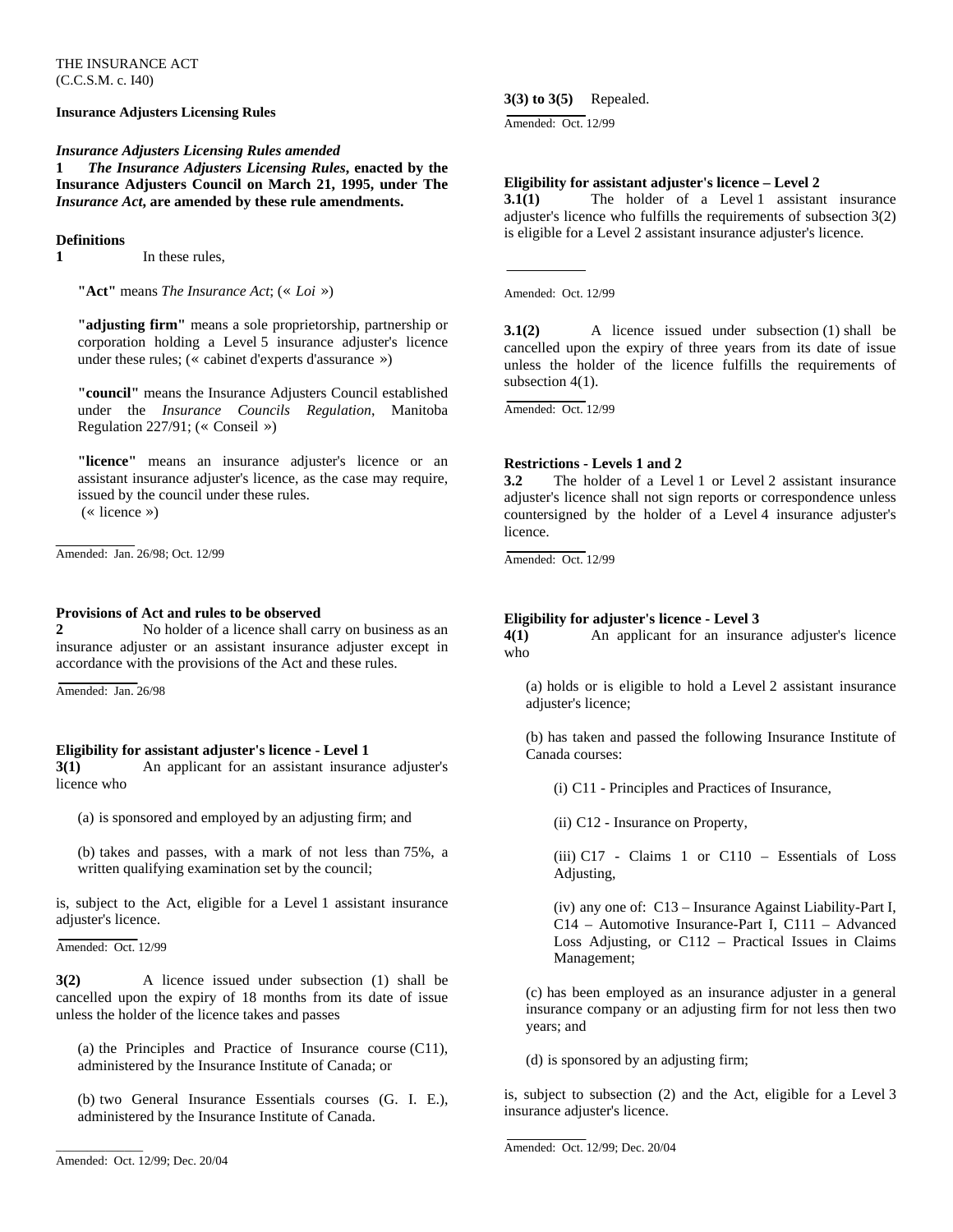**4(2)** The holder of a licence issued under subsection (1) is prohibited from acting as the supervising manager of an adjusting firm.

4(3) Repealed.

Amended: Oct. 12/99

# **Eligibility for adjuster's licence - Level 4**

An applicant for a Level 4 insurance adjuster's licence who **4.1**

(a) holds or is eligible to hold a Level 3 insurance adjuster's licence;

(b) has taken and passed the following Insurance Institute of Canada courses:

- (i) C11 Principles and Practices of Insurance,
- (ii) C12 Insurance on Property,
- (iii) C13 Insurance Against Liability-Part 1,
- (iv) C14 Automobile Insurance-Part 1,
- (v)  $C17 Clains I$  or  $C110 Essentials$  of Loss Adjusting,
- (vi) C111 Advanced Loss Adjusting,
- (vii) C112 Practical Issues in Claims Management,
- (viii) C16 The Business of Insurance,

insurance company or an adjusting firm for not less than five years; and (c) has been employed as an insurance adjuster in a general

(d) is sponsored by an adjusting firm;

is, subject to the Act, eligible for a Level 4 insurance adjuster's licence.

Amended: Oct. 12/99; Dec.20/04

# Eligibility of adjusting firm for insurance adjuster's licence - **5 Level**

5(1) A sole proprietorship, partnership or corporation that applies for a Level 5 insurance adjuster's licence and that

(a) provides evidence of registration with the Companies Office of the Government of Manitoba;

(b) Repealed.

Amended: Dec. 1/08

or insurance company and holds the office out publicly as the office of an adjusting firm; and (c) operates in an office separate from any financial institution

(d) meets the requirements of subsection (2);

is, subject to the Act, eligible for a Level 5 insurance adjuster's licence.

Amended: Oct. 12/99  $\mathcal{L}=\mathcal{L}$  , we can also the set of the set of the set of the set of the set of the set of the set of the set of the set of the set of the set of the set of the set of the set of the set of the set of the set of the s

 addition to meeting the requirements of subsection  $(1)$ ,  $5(2)$ 

(a) a sole proprietorship wishing to obtain a Level 5 insurance adjuster's licence shall

(i) be operated by a sole proprietor who

Professional designation in the Insurance Institute of Canada, (A) has attained a Chartered Insurance

(B) holds a Level 4 insurance adjuster's licence, and

proprietorship's office or at one of its offices where it has more than one, (C) provides on-site supervision at the sole

(ii) designate the sole proprietor as its designated representative,

supervised by the designated representative, and (iii) employ at least one insurance adjuster holding a Level 4 insurance adjuster's licence to provide on-site supervision at each office of the sole proprietorship other than the office

supervising insurance adjuster employed as provided for in subclause (iii); (iv) provide the council with the name and current address of the designated representative and of each

b) a partnership wishing to obtain a Level 5 insurance adjuster's licence shall

(i) have at least one partner who

Professional designation in the Insurance Institute of Canada, (A) has attained a Chartered Insurance

(B) holds a Level 4 insurance adjuster's licence, and

partnership's office or at one of its offices where it has more than one, (C) provides on-site supervision at the

(ii) designate that partner as its designated representative,

the office supervised by the designated representative, and (iii) employ at least one insurance adjuster holding a Level 4 insurance adjuster's licence to provide on-site supervision at each office of the partnership other than

(iv) provide the council with the name and current address of the designated representative and of each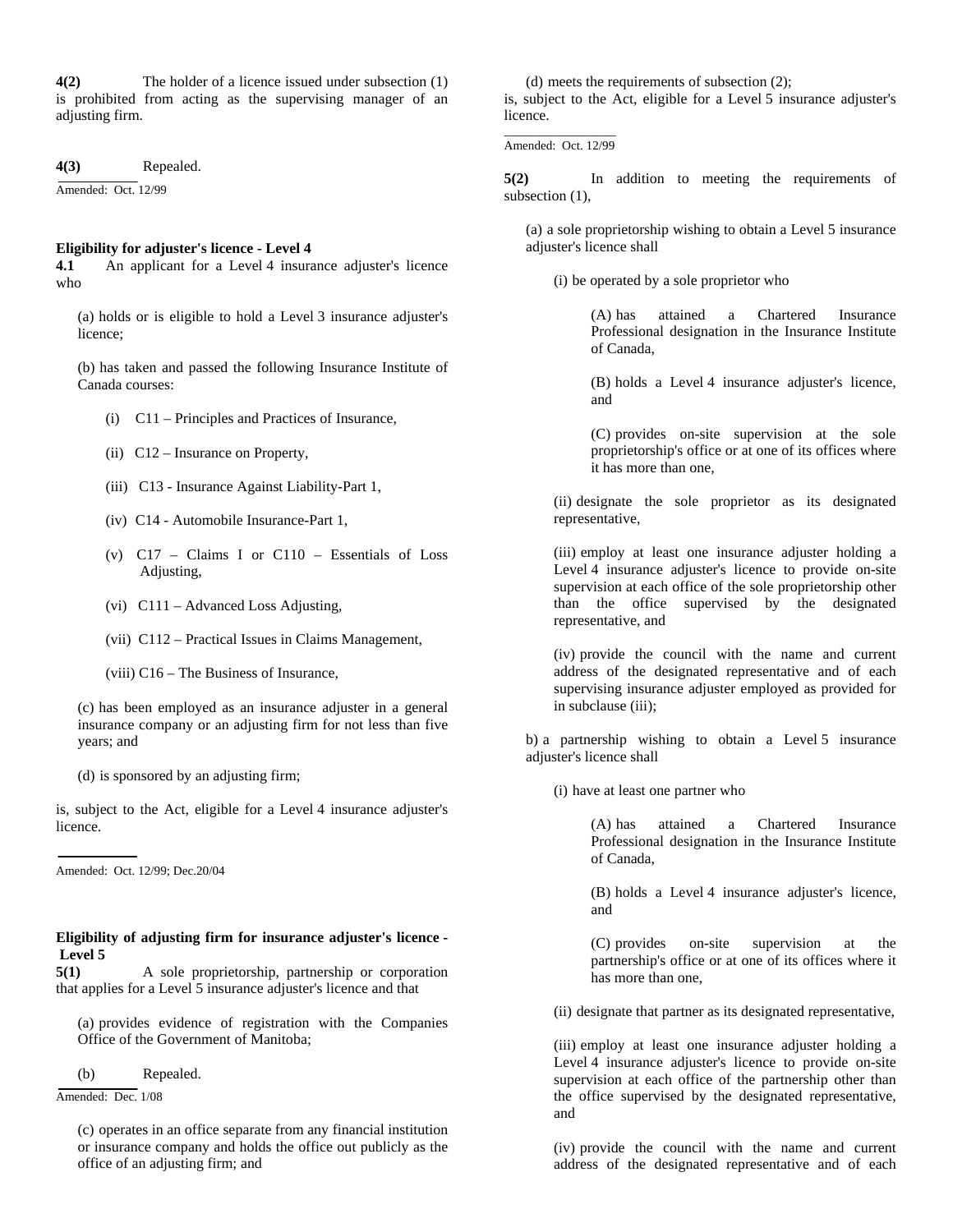supervising insurance adjuster employed as provided for in subclause (iii); and

(c) a corporation wishing to obtain a Level 5 insurance adjuster's licence shall

(i) designate as its designated representative an employee or shareholder of the corporation who

Professional designation in the Insurance Institute of Canada, (A) has attained a Chartered Insurance

(B) holds a Level 4 insurance adjuster's licence, and

corporation's office or at one of its offices where it has more than one, (C) provides on-site supervision at the

the office supervised by the designated representative, and (ii) employ at least one insurance adjuster holding a Level 4 insurance adjuster's licence to provide on-site supervision at each office of the corporation other than

supervising insurance adjuster employed as provided for (iii) provide the council with the name and current address of the designated representative and of each in subclause (ii).

Amended: Oct. 12/99; Dec. 20/04; Dec. 1/08

**5(3)** The holder of a Level 5 insurance adjuster's licence shall inform the council without delay of any change

(a) of designated representative or designated representative's address; or

subclause  $(2)(a)(iii)$ ,  $(2)(b)(iii)$  or  $(2)(c)(ii)$ , as may be applicable, or supervising insurance adjuster's address. (b) of supervising insurance adjuster for the purposes of

Amended: Oct. 12/99

#### **Continuing education**

**5.1(1)** Every holder of a Level 2, 3, or 4 licence and every designated representative of an adjusting firm

number of continuing education credit hours that the council may by resolution require; and (a) is required to accumulate, in each year of the licence, the

it with satisfactory evidence of the number of credit hours accumulated in the year. (b) when required by the council, shall without delay provide

Amended: July 1/01

re-instated as soon as the holder accumulates the required number **5.1(2)** The licence of any holder who fails to comply with subsection (1) shall not be renewed upon its expiry, but may be of credit hours.

Amended: July 1/01

Subject to subsection (4), a licence holder who **5**

to two credit hours for each credit hour awarded to a participant serves as an instructor in any of the continuing education courses approved by the council for the purposes of this section is entitled in the course.

mended: July 1/01; Dec. 7/01 A

with credit hours earned under subsection (3) during that year. **5.1(4)** A licence holder may satisfy his or her entire annual continuing education requirement for any licence year

Amended: July 1/01

 $\overline{\phantom{a}}$  , where  $\overline{\phantom{a}}$ 

more than 50% of his or her annual continuing education requirement with hours earned in the previous licensing year. **5.1(5)** Credit hours earned in any year under subsection (3) in excess of the required number may be carried forward to the next year, but a licence holder may not satisfy

Amended: July 1/01

number of credit hours allowed for the successful completion of each approved course. **5.1(6)** The council shall approve in writing courses which qualify for continuing education credit and shall determine the

Amended: July 1/01

indication of its duration and the date, length and moderator of **5.1(7)** Any request to the council for the approval of a course to be offered under this section shall be made at least 15 days in advance of the course's commencement, and the request shall be accompanied by a full outline of the course, including an each anticipated lecture.

Amended: July 1/01

### **Non-resident adjusters**

outside Manitoba is not eligible for a licence under section 3, 3.1, 4, 4.1 or 5, unless the applicant **6(1)** An applicant who is a resident of a jurisdiction

jurisdiction confirming that fact and specifying the level and status of the licence; (a) is licensed as an insurance adjuster in that jurisdiction and submits a certificate from the licensing authority of that

(b) has demonstrated eligibility for the licence being applied for; and

(c) has satisfied all the requirements of the Act and these rules for the issue of the licence.

Amended: Jan. 26/98; Oct. 12/99

### 6(2) Repealed.

Amended: Oct. 12/99

jurisdiction outside Manitoba and is licensed as an insurance **6(3)** The council may upon application issue a temporary insurance adjuster's licence to an applicant who is a resident of a